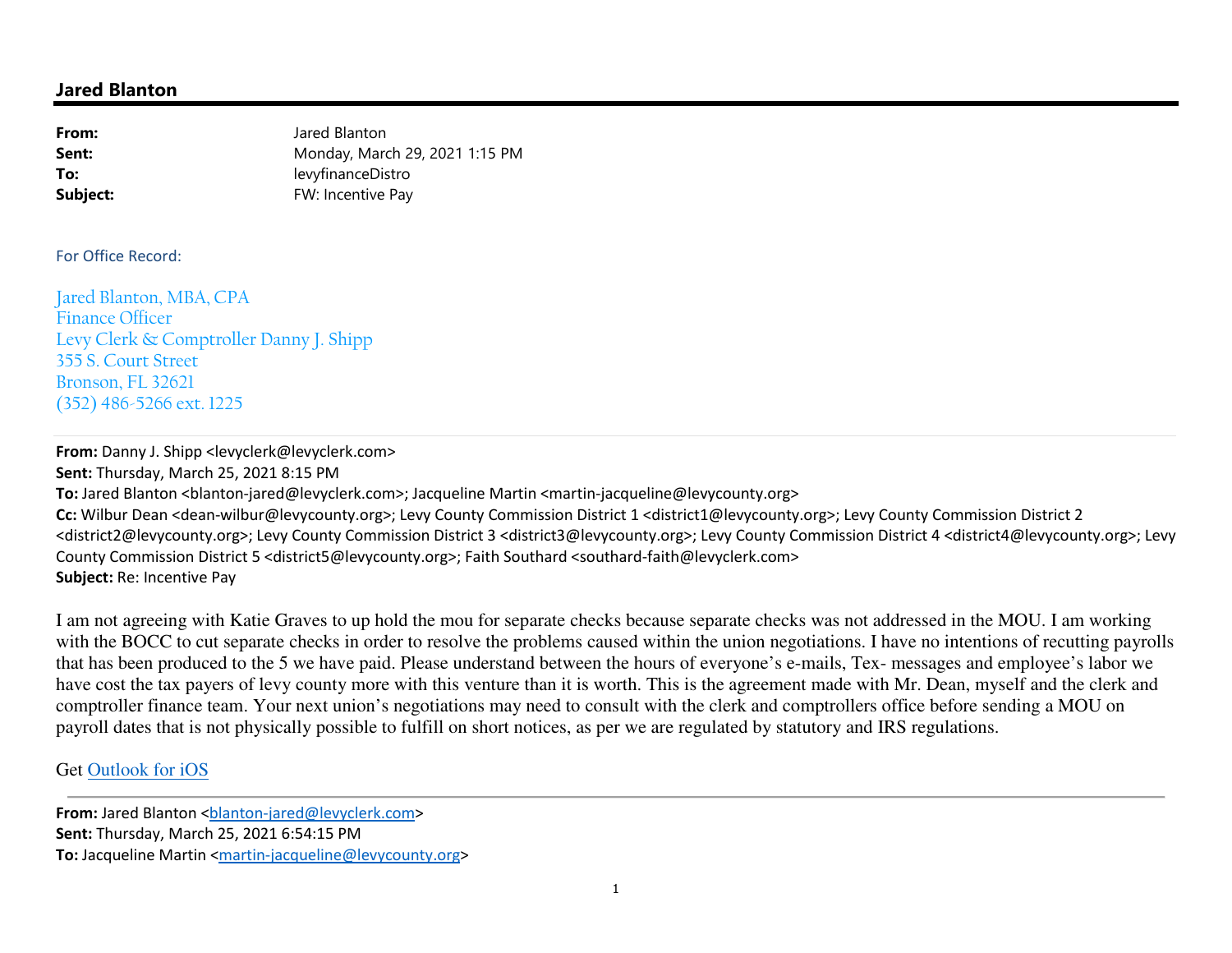**Cc:** Wilbur Dean <dean-wilbur@levycounty.org>; Levy County Commission District 1 <district1@levycounty.org>; Levy County Commission District 2 <district2@levycounty.org>; Levy County Commission District 3 <district3@levycounty.org>; Levy County Commission District 4 <district4@levycounty.org>; Levy County Commission District 5 <district5@levycounty.org>; Faith Southard <southard-faith@levyclerk.com>; Danny J. Shipp <levyclerk@levyclerk.com> **Subject:** RE: Incentive Pay

### Jacqueline,

Thank you. Sorry it took a while to get to this – we had our exit conference with the auditors today and other stuff.

Ok, so now I think we have a path forward for the Clerk & Comptroller to help the Board give the allowance for the union's interpretation of the agreement between the Board and the Local 4069. The Clerk is not party to the agreement, and therefore is not upholding it, nor bound by it, but rather, is making an effort to assist the Board by assuming a *manageable portion* of additional workload, free of additional funding requests. Per our discussion with Wilbur in Mr. Shipp's office earlier in the week, the following is to be understood:

- 1. We need a Board action clarifying that their intent <u>in this particular MOU</u> was for separate payments to be made. This can simply be a motion and a vote in a meeting for which the Clerk is taking minutes, so far as I'm concerned, that's all I need. I don't need a renegotiation or revised/clarified agreement, Resolution, or anything of that type so long as we can get that clarification of intent on public record.
- 2. The Clerk will run up to 4 additional payroll runs to accommodate these separate checks, but we'll need to schedule these around our cyclical workload. We realize that one of these will need to be sometime in September, since not all DPS employees will be qualified until then.
- 3. We will not request additional funding for those 4 payroll runs unless some other unusual interpretation on what's been written surfaces that requires additional unforeseen effort.
- 4. Faith will provide BOCC Management with that calendar of the dates we can make those extra payroll runs. BOCC Management (Wilbur, HR, or Mitch) can discuss with Faith the possibility of some flexibility of those dates and what will work. Those dates will likely *NOT* coincide with normal payroll dates because of complications and workload issues.
- 5. Federal withholding taxes will be withheld at the required supplemental pay rate of 22%, as well as normal FICA/Med of 7.65%. Obviously employer portion of FICA will also be paid.
- **6. It should be noted that if an employee has any automatic tax deductions set to pay out (because some do), those will still come out of this separate check. We have to go by their W-4.**
- 7. One thing I am not clear about is whether these employees are also requesting physical checks or are ok with their normal direct deposit settings. We will assume their normal payment account settings until we hear differently. I'm here by myself at the moment and not sure how easy it can be to temporarily "turn off" direct deposits for employees and issue physical checks, so anyone who is expecting that would need to communicate it well ahead of time to be sure it can be done without a process disruption.
- **8. Per Mr. Shipp's explicit and repeated instruction in our meeting, and which he just reiterated to me when I informed him of the union's response, we will** *not* **be going backward to change prior payments, for a number of reasons. I will outline some of the ramifications of that, briefly, below, so it's clear we're not just being obstinate.**

Faith is out until Monday, but I'm copying her on this email so she is aware of the need to construct a schedule to turn over to BOCC Management for payment processing dates. Faith: Please provide a check date as well as a "last day to get paperwork" for those check dates.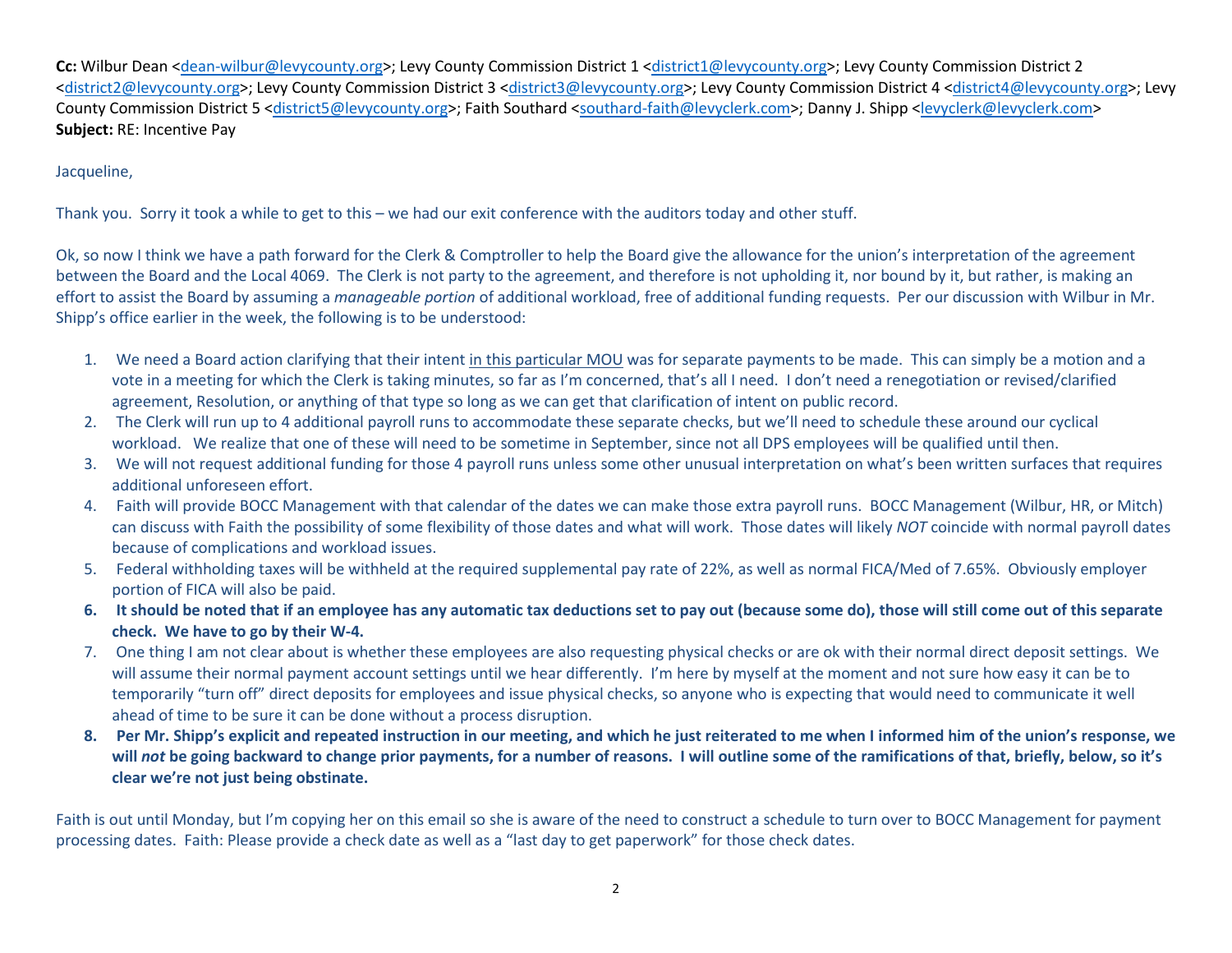Addendum about changing prior payments, some problems:

- 1. Withholding taxes are automatically calculated with gross wages less excluded/deductible amounts. Reversing that actually requires a reversal of the entire pay to the employee, or a series of ill-advised manual adjustments to their payroll history in conjunction with the tax return info.
- 2. Simply paying "the difference" would result in improperly reported taxes on the 941's as well as the W-2's at year end, without more manual adjustments.
- 3. Taxes are withheld, reported, and remitted to the IRS.
- 4. Taxes are paid the same week. We are at the end of the 1<sup>st</sup> Quarter for payroll taxes. The Clerk would have to recover taxes paid to the IRS in the 1<sup>st</sup> Quarter, and pay them out in the 2<sup>nd</sup> Quarter. That's going to create situations wherein our supporting documentation will be out of sync with our tax returns.
- 5. There is no mechanism to immediately retrieve that money from the IRS, so we must then cut it out of other withholding, or artificially reduce wages with negative amounts. Or establish liability and receivable accounts to track balances for several offsetting transactions per employee.
- 6. In some cases, the employees' incentive pay was larger than their paycheck. So, since the reissue would not be combined with normal payroll, but separate, it would be impossible to simply reverse the whole paycheck on a check run without shipwrecking the employee's normal deductions. So reversing the whole check and then repaying the deposit would not be feasible.
- 7. All of these actions can create a myriad of problematic reconciliation issues on our tax reporting, as well as some accounting issues, because, again, we'd have to manually adjust wages to act as if taxes paid were on a different cycle.

I hope this is clear enough to follow; the first section is what's most pertinent. I didn't anticipate being here today, but my vacation is delayed.

Jared Blanton, MBA, CPAFinance Officer Levy Clerk & Comptroller Danny J. Shipp355 S. Court Street Bronson, FL 32621(352) 486-5266 ext. 1225

**From:** Jacqueline Martin <**martin-jacqueline@levycounty.org> Sent:** Thursday, March 25, 2021 10:54 AM To: Jared Blanton <br />blanton-jared@levyclerk.com> **Cc:** Wilbur Dean <dean-wilbur@levycounty.org> **Subject:** FW: Incentive Pay

See response from Katy below.

*Jacqueline Martin*Human Resource Manager

Levy County Commission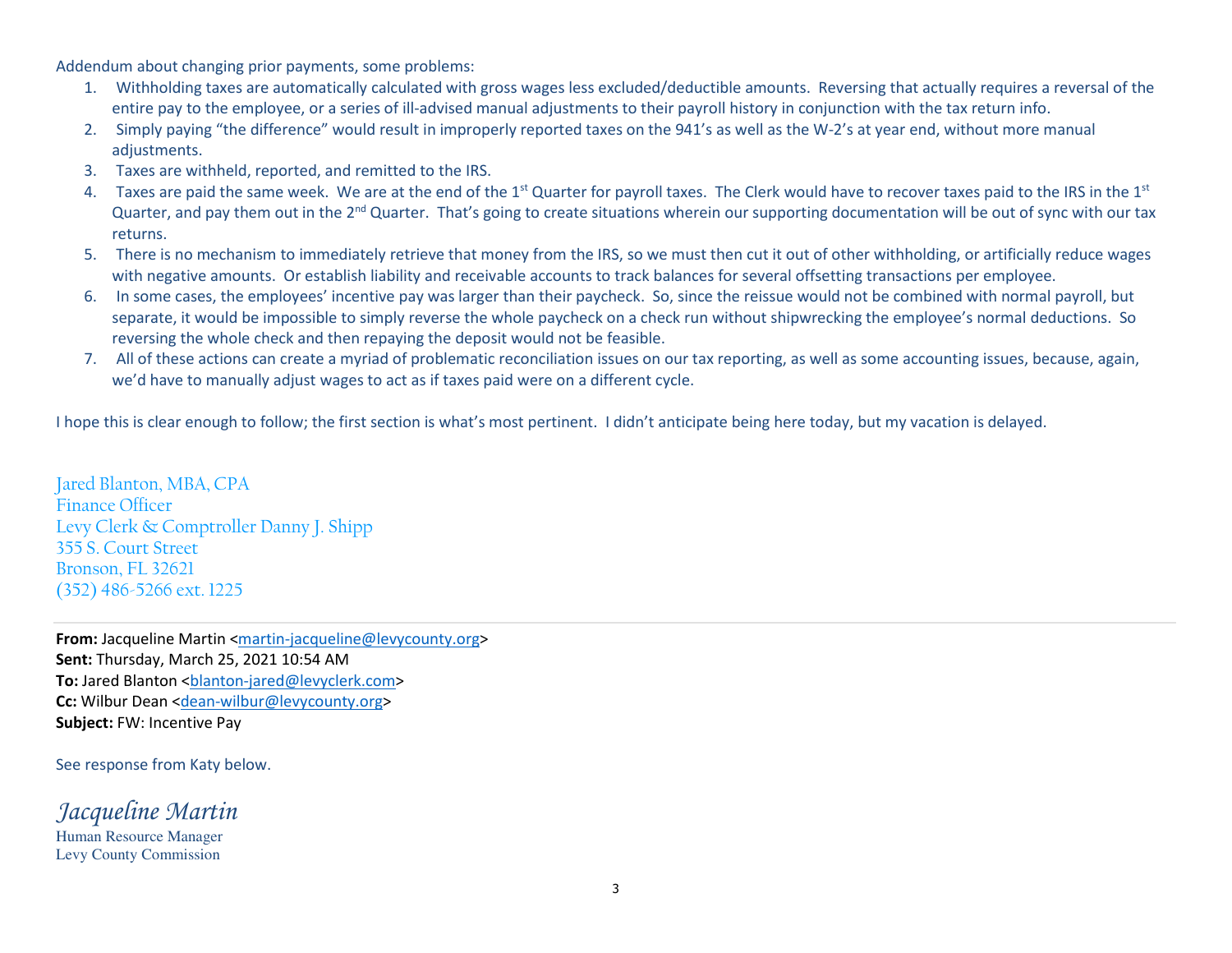The information in this email transmission may be considered privileged and confidential. If you are not the intended recipient, not the employee or agent responsible for delivering it to the intended recipient, you are hereby notified that any dissemination or copying of this transmission (including any attachments) is strictly prohibited. If you have received this email in error, please notify the sender by email reply.

**From:** Wilbur Dean <dean-wilbur@levycounty.org> **Sent:** Thursday, March 25, 2021 10:48 AM **To:** Jacqueline Martin <martin-jacqueline@levycounty.org> **Subject:** FW: Incentive Pay

Wilbur Dean Levy County Board of County CommissionP.O. Box 310 Bronson, FL 32621 Office: 352-486-5218Fax: 352-486-5167 Cell: 352-443-9346dean-wilbur@levycounty.org

The information in this email transmission may be considered privileged and confidential. If you are not the intended recipient, not the employee or agent responsible for delivering it to the intended recipient, you are hereby notified that any dissemination or copying of this transmission (including any attachments) is strictly prohibited. If you have received this email in error, please notify the sender by email reply.

**From:** Katy Graves <kgraves2528@yahoo.com>

**Sent:** Thursday, March 25, 2021 10:40 AM

**To:** Wilbur Dean <dean-wilbur@levycounty.org>; Mitch Harrell <mharrell@levydps.com>; Levy County Commission District 1 <district1@levycounty.org>; Levy County Commission District 2 <district2@levycounty.org>; Levy County Commission District 3 <district3@levycounty.org>; Levy County Commission District 4 <district4@levycounty.org>; Levy County Commission District 5 <district5@levycounty.org> **Subject:** Incentive Pay